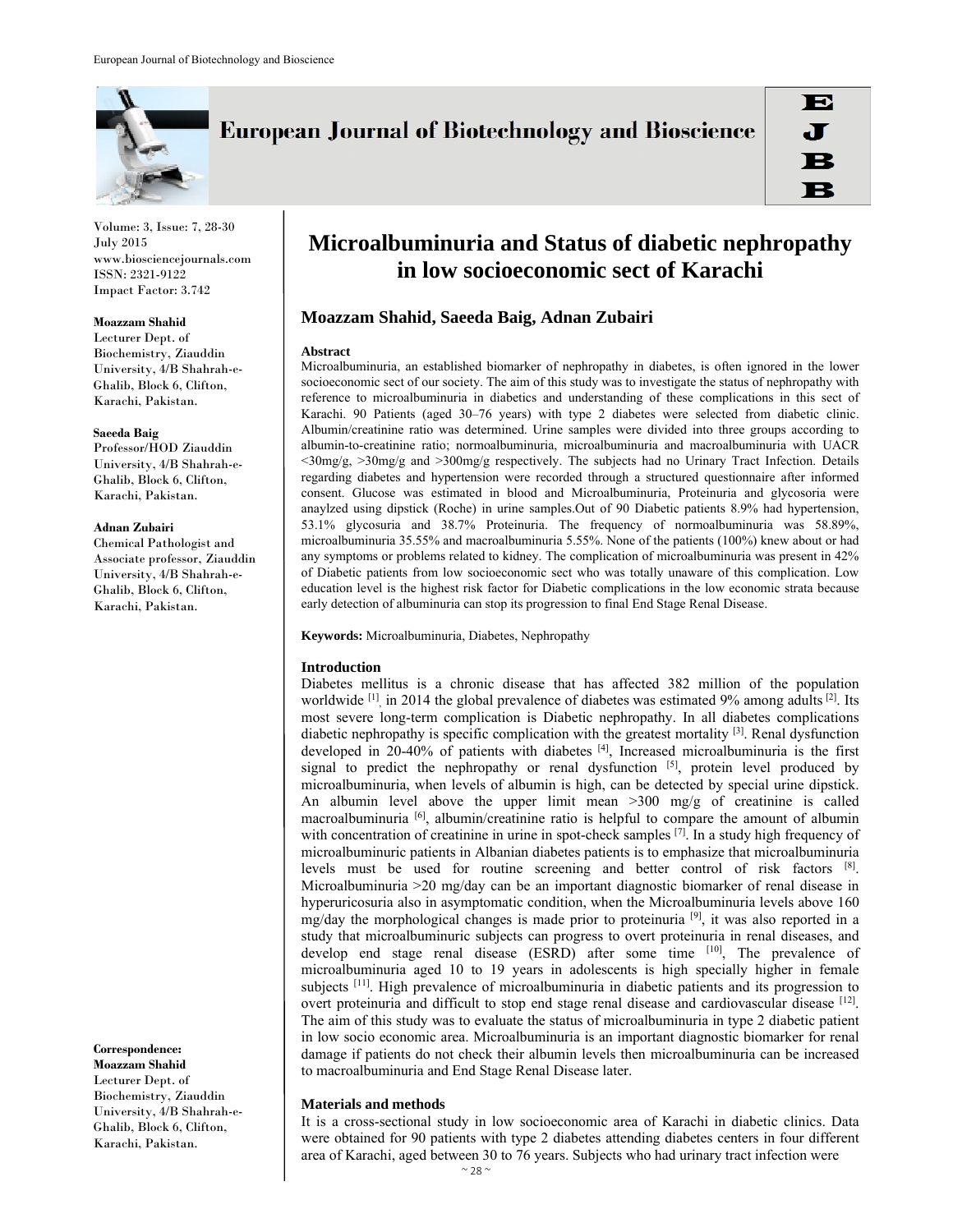excluded. Information regarding gender, age, height and weight to calculate body mass index, duration of diabetes, and history of hypertension was obtained through structured questionnaire from patients. Microalbuminuria was assessed using auto analyzer 902, Hitachi. To determine microalbuminuria urine samples were collected. Urine samples were divided into three groups according to albumin-to-creatinine ratio (UACR); normo-albuminuria, microalbuminuria and macroalbuminuria with UACR <30mg/g, >30mg/g and >300mg/g respectively. Data analyzed using the Statistical Package for Social Sciences SPSS 20. The chi-square test and ANOVA were used to determine correlations between microalbuminuria and other risk factors.

# **Results**

Ninety patients with type 2 diabetes included 46 males and 44 females. Their mean age was  $51.01 \pm 9.8$  years, all base line characteristics regarding age, hypertension, family history BMI was calculated, and 56.67 % were at high risk showing family history of diabetes. Of the 90 subjects, 78 (86.6 %) earned less than 25000 Rs per month. Their education level was intermediate or less (Table 1). The subjects included 53(58.89%) with normoalbuminuria, 32 (35.55%) microalbuminuria and 5 (5.55%) macroalbuminuria which showed a progressive pattern with duration of diabetes and glucose levels. This was also observed associated with poor glycemic control (Table 2). Analysis of urine by dipstick method revealed 59 (65.50 %) Patient had glycosoria and 43 (47.80%) had proteinuria.

## **Discussion**

Although Diabetes and its complication is a major health problem worldwide, yet the awareness of its complications is not known in the lower socioeconomic sect of Pakistan. In this study 42% diabetics had microalbuminuria and macroalbuminuria and 58% normoalbuminuria, whereas, none of them were aware about this complication. This result is almost equal to previous study conducted in Omani population which also showed a prevalence of 42.5% of microalbuminuria and macroalbuminuria in diabetic

nephropathy [13]. In another study frequency of microalbuminuria was 37 % which is also nearly in accordance with our study  $(36 \%)$  [14]. A mega study conducted on 10 different Asian populations revealed Pakistan having the lowest prevalence of microalbuminuria  $(24.2\%)$  and Korea the highest  $(56.5\%)$  [15]. In this study Blood glucose levels were higher in the macroalbuminuria group of compared to normoalbuminuria and microalbuminuria. A study in uncontrolled Diabetes blood glucose is strongly associated with increased urinary albumin excretion [16]. Whereas, in Controlled diabetic patients blood glucose shows normal microalbuminuria levels  $[17]$ .

 Looking at the education and socioeconomic status in this study 86.6 % subjects earned less than Rs. 25000 per month (\$250) and their education levels were intermediate or less. Microalbuminuria levels were found higher in low socioeconomic areas because of unawareness and low educational status. Association with high microalbuminuria in lower socioeconomic status compared to the higher socioeconomic status, education and income has also been observed by other studies <sup>[18]</sup>. Hence, low education can be declared as one of the risk factors. Deaths due to Diabetes occur in low- and middle-income countries and the percentage is more than 80% [19].

In this study 47.80% had positive proteinuria method while 65.50% had positive glycosoria by dipstick when compared with Microalbuminuria levels were compared on the bases of albumin/creatinine ratio with dipstick method only 32 % with proteinuria and 44% with glycosoria. In another study a 14.1% patients with positive proteinuria dipstick method in microalbuminuric patients [20], The proteinuria estimation through dipstick Compared to microalbuminuria had specificity of 61% and a sensitivity of 60% the positive predictive value was 15.4% [21].

For diagnosis of urinary tract infection and diabetes mellitus dipstick urinalysis can be a reliable testing method for detection of glucose but not for proteinuria  $[22]$ , which confirms that dipstick is not an accurate method for detection of these parameters but an approximate can be calculated or just for screening.

**Table 1:** Socioeconomic Status and education levels

| <b>Education</b>       |                 |                    | <b>Income</b>    |                 |                    |
|------------------------|-----------------|--------------------|------------------|-----------------|--------------------|
| <b>Education Level</b> | <b>Patients</b> | <b>Percentages</b> | Income in Rs.    | <b>Patients</b> | <b>Percentages</b> |
| Middle                 | 36              | 40%                | 10000            |                 | $4.4\%$            |
| Matric                 | 28              | $31\%$             | 11,000 to 15000  | 28              | 31.1%              |
| Inter                  | 15              | $17\%$             | 16000 to 20000   | 31              | 34.4 %             |
| Graduation             |                 | $4.4\%$            | 21,000 to 25,000 | 15              | $16.7\%$           |
| Master                 |                 | $4.4\%$            | 26,000 to 30,000 |                 | 7.8%               |
| No Formal Education    |                 | $3.3\%$            | >31000           |                 | $4.4\%$            |



**Fig 1:** Percentages of albuminuria with duration of DM